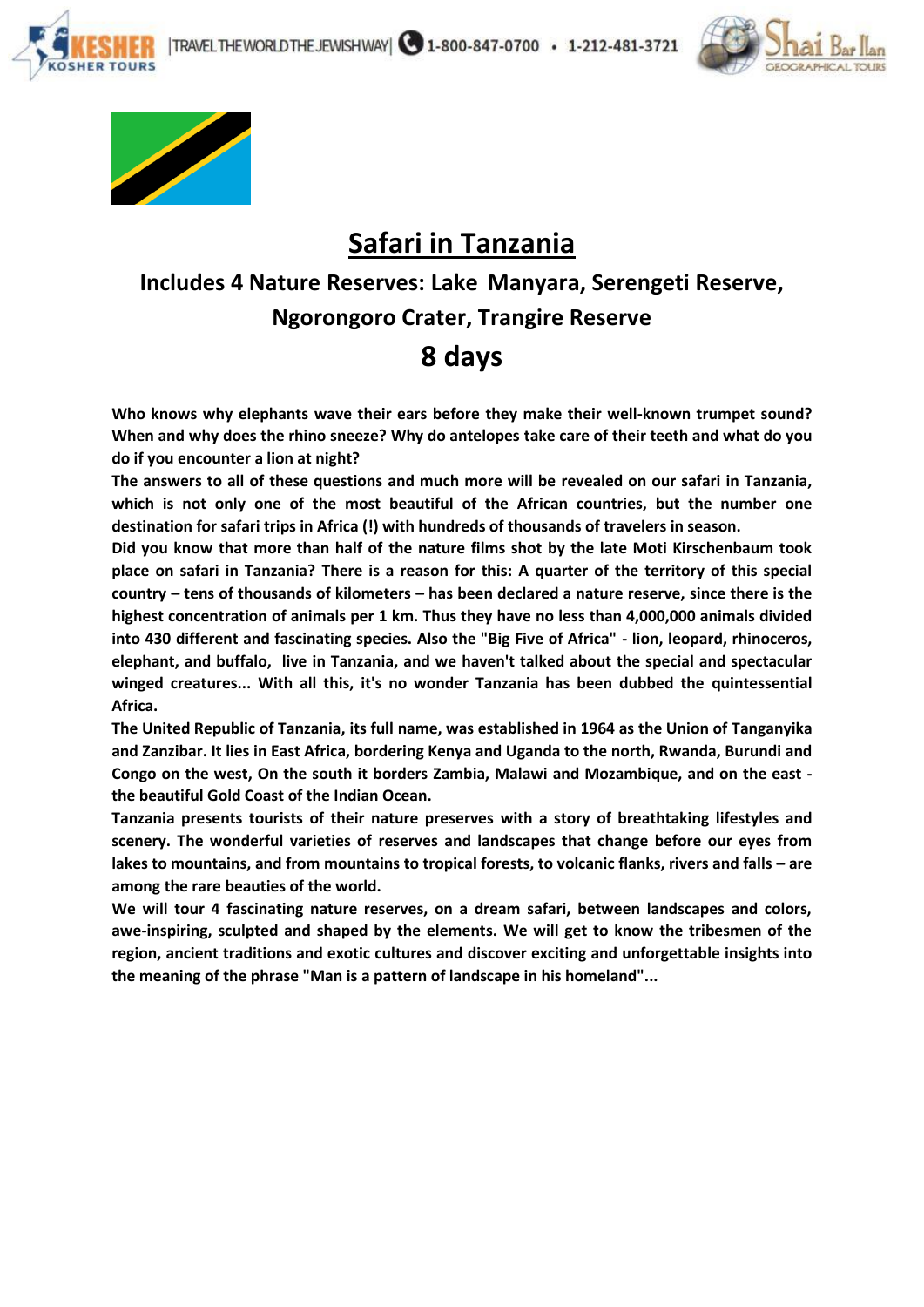

# **Itinerary**

### **Day 1, Monday Kilimanjaro Airport - Trangire Reserve**

**OSHER TOURS** 

We will meet at Kilimanjaro International Airport, located near the city of Arusha. We will meet the local staff who will accompany us, we will get on the special safari vehicles (detail below) and we will head out to our first destination -Trangire Reserve. We will arrive at the reserve in the evening and tour it. What is special about Trangire are its wide savannahs, expanses of grasses, centuries-old baobab trees, low shrubs and a rich and diverse living world, including more than 500 species of birds, large herds of elephants, hippos, lions, hyenas and thousands of deer, buffalo, antelopes, gnus, impalas, zebras, giraffes and more.

## **Day2, Tuesday: Ngorongoro-Serengeti Reserve**

After breakfast, we will visit the Ngorongoro Reserve, which is not only one of the most beautiful regions in the world, but has a rich and fascinating topographical variety - volcanic ridges strewn with craters, ponds and swamps, mountains, canyons and plains, dunes and forests with a rich variety of wildlife. We're going to find here the "eighth wonder of creation" – the Ngorongoro Caldera, which is a giant crater created when the volcano collapsed inward, creating a 304 sq km "floor" and a diameter of 12 miles with steep walls at an altitude of about 600 meters. In this crater live no less than 25,000 large animals including Lion prides and the most concentrated gathering of spotted hyenas in the world. Here is also Lake Soda (Lake Alkali, where the concentration of minerals is highest), streams, wetlands, savannahs, open woodland, acacia forest and a mountain rainforest, among which are herds of zebras, gnus and deer, elephants, lions, cheetahs, and flamingos. The crater is also home to the Maasai, the cattle herders charged with protecting the animals from poaching. At the end of the safari we will head to the Serengeti Reserve.

#### **Day 3, Wednesday: Serengeti Reserve**

Today we will be conducting a safari in the 60,000 sq km Serengeti Reserve in Tanzania and Kenya, the name given to it by the Maasai tribe which means "the endless steppes." The Serengeti is the second largest reserve in Tanzania and extends over 14,763 square kilometers- about two thirds the size of the State of Israel. In 1981, UNESCO declared the park a World Heritage Site and as a biosphere reserve, a nature reserve near human habitat, meeting a series of ecological and planning criteria relating to the biosphere (ecosystem), including sustainable development and the preservation of diverse natural values, - balancing the needs of the current human inhabitants as well as future ones and the values of preserving nature. The reserve is considered the best and largest safari destination in Africa, due to the amount and variety of animals to be seen – gnus, zebras, giraffes, antelopes, lions, leopards, cheetahs, hyenas, and an endless variety of birds. The Serengeti became known also due to the phenomenon known as the "Great Migration." Each year before the dry season, more than 2 million gnu, zebras, and deer travel a circular route following food to the Masai-Mare Reserve in Kenya and back. The giant herd pours its way north, with hundreds of thousands of calves and young foals for which this is the first migration of the life cycle, the plains are the backdrop of a breathtaking drama of a cycle of life and death, many predators, among them hyenas, lions, cheetahs and leopards, prey on herds until they reach the biggest obstacle they face at the edge of the Serengeti-River Marais.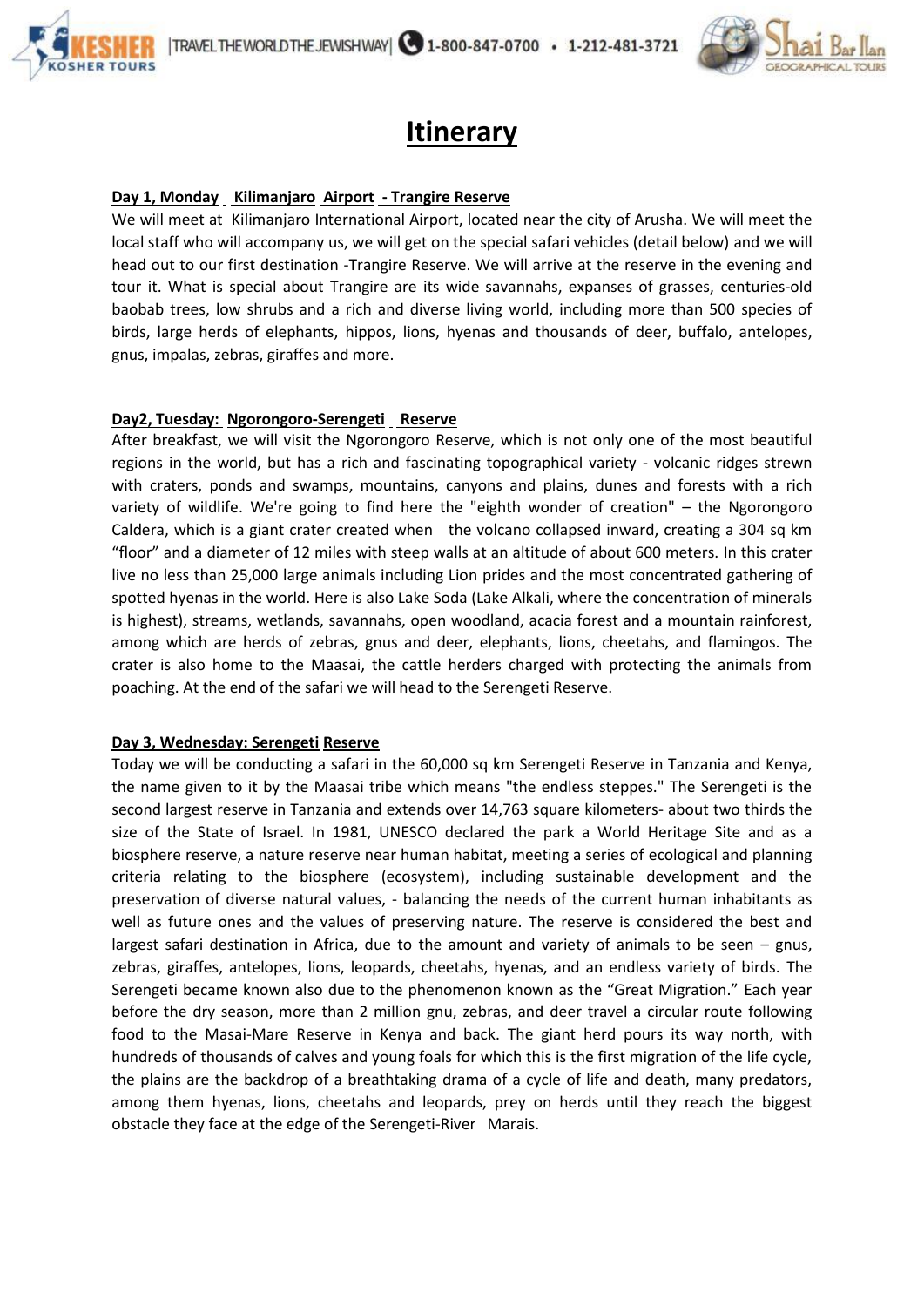



### **Day 4,Thursday: Serengeti Reserve**

A fascinating and wonderful day dedicated entirely to an amazing and beautiful safari in the Serengeti Reserve. We will tour the reserve and see thousands of Serengeti dwellers - zebras, giraffes, antelopes, deer and mini birds of prey and others, lions, tigers, cheetahs and hyenas, and we will see the hunters and the hunted, in a world of a war of existence, survival and also heroism.

#### **Day 5,Friday: Serengeti - Masai-Manyara Village**

After breakfast we will go on a last safari in the Serengeti. Later, on our way to the exit gate from the reserve, on the way to Manyara, we will stop for a visit to theMasai tribe in the village of Manita, where we will find out why the Maasai stand on one leg, what is the jumping dance and what the red color symbolizes - we will learn about their culture, lifestyle and traditional customs, tour the mud huts and watch singing and dance performances. In the afternoon we will arrive in Manyara where we will stay for shabbat Saturday.

## **Day 6,Saturday: Manyara**

After prayer and Shabbat dinner we will take a tour of the hotel area.

### **Day7, Sunday: Manyara, Tribe Day in Tanzania - Visit to the Tribes of Hadza (Hadzabe), Datoga and Iraqw**

On this day we will see the development of the residences of man: from the Hadza tribe, using caves and spaces among the baobab during the rainy season and sukkah-like dwellings from local plants, to the Maasai tribe building its huts from branches on which mud and dung are smeared; to the Bento tribes (Datoga, Iraqw) who build a cabin made of rectangular mud-bricks. We will learn of the difficulties and the need for creative problem-solving for the nomadic people who live in the Syrian/African rift. The Datoga and the Iraqw tribes are the last authentic, traditional tribes that remain in Africa and they have a history that spans 12 thousand years. We'll meet the Iraqw tribe, a tribe of builders specializing in mud-making, meet an Iraqw guide who will tell us about the tribe's history and explain to us about the brick-making process, we will tour a ground quarry with him, where the tribe's men make mud brick soil and burn them in giant ovens. At the end of the tour, we will hear some of the traditional music and witness the welcome dance of the tribesmen.

#### **Day8, Monday: Lake Manyara Reserve - Kilimanjaro Airport – Back Home**

Today we will go on a final safari in the Lake Manyara Reserve, one of the most beautiful and renowned reserves in Tanzania, located at the bottom of the Syrian-African Rift, covering all 329 square kilometers and is recognized as a biosphere reserve by UNESCO. Due to its location, on the Syrian African Rift, the landscape of the entire nature reserve is different from other national parks in Tanzania. As soon as you enter the park you can distinguish its surprising tropical landscape, rich and varied that flows into a rich tropical rainforest that reminds one of an untamed jungle. There we will meet baboons, elephants, and birds. This special forest exists in place thanks to extremely high groundwater. Despite its (relatively) small terrain, the reserve protects a fascinating variety of habitats and over 500 species of animals, and 400 types of spectacular winged animals like cormorants, pelicans, thousands of flamingos - which paint the lake pink, An impressive elephant population and a stunning number of hippos. At the end of the safari we will travel to Kilimanjaro-Ventus International Airport on a flight back home.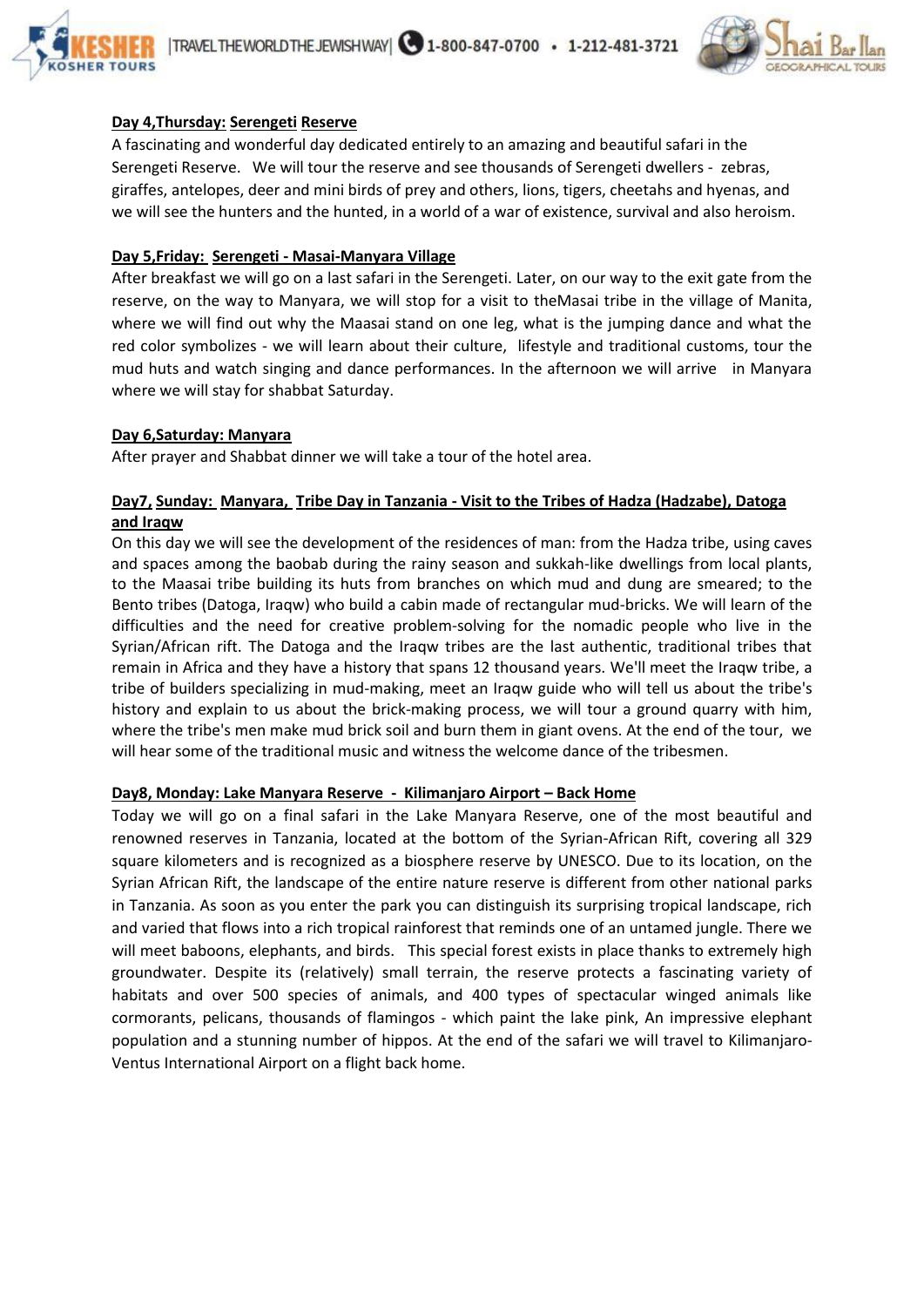

# Dates, prices and important information to know

| <b>Release Date</b> | Landing date | <b>Duration of</b><br>the trip | price  | Single add-on<br>in the room | guidance           | commentary              |
|---------------------|--------------|--------------------------------|--------|------------------------------|--------------------|-------------------------|
| 20 JUN 2022         | 27 JUN 2022  | 8 days                         | \$4590 | \$700                        | <b>Rita Silber</b> | The season of escape    |
| 08 AUG 2022         | 15 AUG 2022  | 8 days                         | \$4590 | \$700                        | Rita Silber        | <b>Migration season</b> |
| 19 DEC 2022         | 26 DEC 2022  | 8 days                         | \$4590 | \$700                        | Cindy Klein        |                         |

## **Discounts for children**

- Discount for children up to 12 years old in room with 2 adults: \$450
- Discount for children up to 12 years old in room with 1 adult: \$200
- Discount for children up to 13 years old in room with 2 adults: \$200
- Discount for children up to 13 years old in room with 1 adult: \$100

## **The price of the trip is inclusive**

- Accommodation in hotels and first-class lodges
- Toyota Land Cruiser, 8 seats (6 jeep travelers)
- Full car insurance
- Entrances to all sites included as part of the trip
- Israeli religious guide from the Shai Bar-Ilan team and local guides as required
- Logistics man
- Corona test in Tanzania
- Full board kosher food
- Visa to Tanzania
- Animal identification material
- Quality map for each couple/family
- Mineral water during the safari
- Tips for service providers abroad

#### **The price of the trip is notincluded**

- International flight return
- Travel, health and luggage insurance
- Tip for the travel guide (Customary \$5 per person per day trip)
- Vaccines

#### **Note**

- \* Fridays and Saturdays, holidays and holidays in Israel, Sundays and holidays abroad are not considered a tally of working days.
- \* If any flight tickets are issued or additional services such as visa, etc., their prices will be added to the fees - Cancellation stated below.
- \* The price of the trip is based on a minimum of 15 paying passengers.
- \* In the event of a change, cancellation or malfunction related to flights, sailing or traffic, the warranty will apply to The airline or the transport.
- \*There may be changes in the itinerary due to a change in flight times and other objective reasons.
- \* Terms and responsibilities as shown on the website www.shaibarilan.co.il